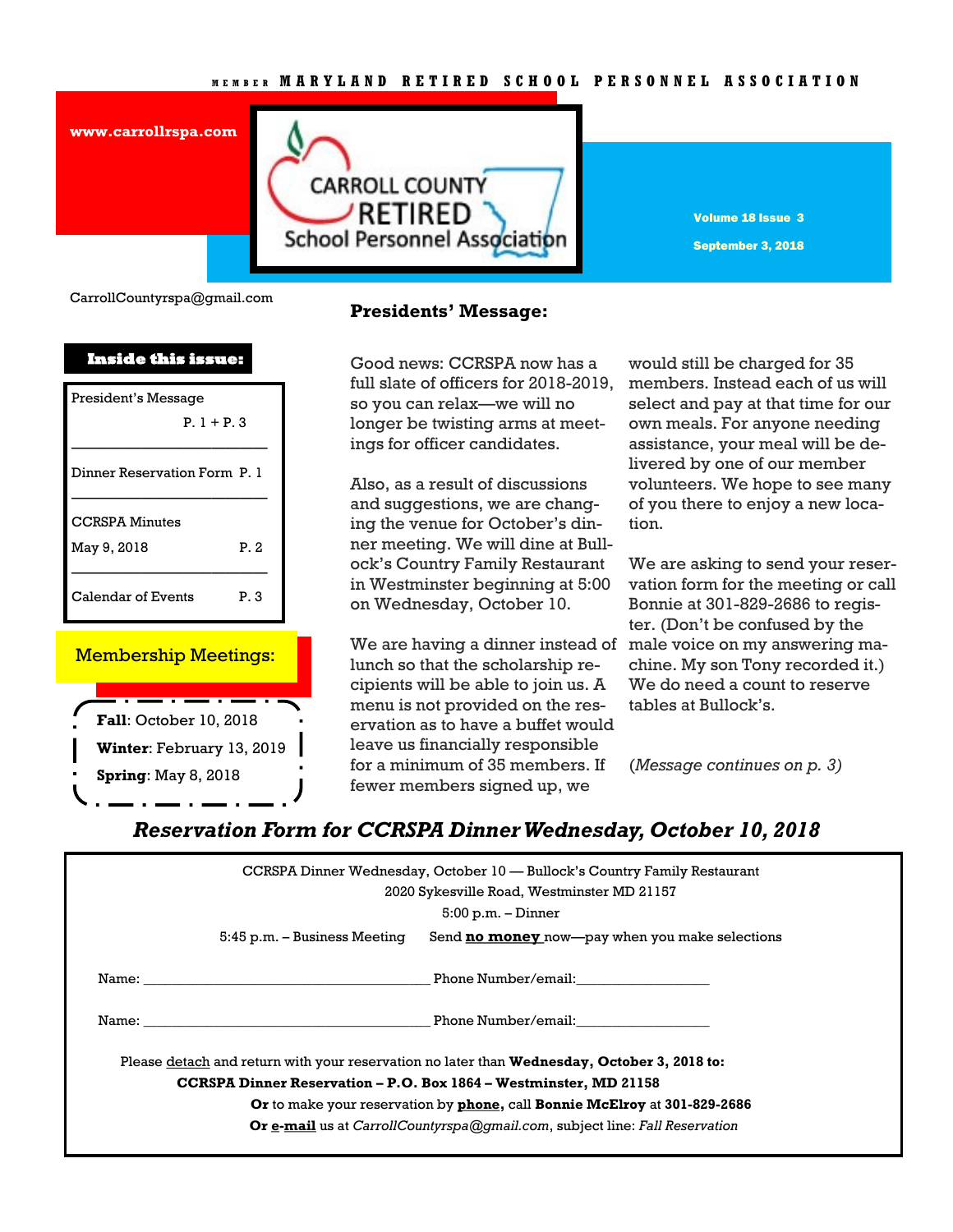

# Minutes for May 9, 2018

The May **CCRSPA** meeting was held at the VFW Post 467, in Westminster**. Co-Presidents** *Naudine Pheobus* and *Bonnie McElroy* welcomed everyone and led the Pledge of Allegiance.

**Recording Secretary--***Susan Miller* thanked *Pat Riesner* for taking notes at the previous meeting, and the March 14, 2018 minutes as published in the newsletter were approved.

**Treasurer**--*Naudine* shared the following totals: \$7713.75 in performance checking and \$602.30 in the debit card account.

**Membership and Necrology—***Jean Crowl* led the remembrance in honor of *Nancy McFarland, Aubrey Maring, Francis "Sam" Dorsey, Steven Hahn. LeAnne "Peach" Marie Eltz* and *Ruth Shaw.*

**Nominations**—*Althea Miller* commended everyone who "stepped up" to serve **CCRSPA** with a full slate of officers, after hours of phone calls to contact prospective candidates for leadership positions. *Althea* led the installation of the following officers: **Co-Presidents—***Naudine Pheobus and Bonnie McElroy* / **Vice-President—***Muriel Sabo* / **Recording Secretary**—*Susan Miller* / **Corresponding Secretary**—*Susan Christenbury* / **Treasurer**—*Pat Riesner* / **Membership and Necrology**—*Jean Crowl* / **Consumer Education**—*Dixie Elmes*. Thank you to everyone who volunteered!

**Old Business**—The **MRSPA** Annual Business Meeting was held in Bowie on Tuesday, May 8, with 4 **CCRSPA** 

representatives, *Naudine, Bonnie, Jean* and *Susan M.* New state officers were introduced, and ongoing community presence was stressed. Current members who recruit new

**MRSPA** memberships with automatic dues deduction will be eligible for a \$10 gift card, through October 1, 2018. Continue to check the updated **MRSPA** website for additional state news.

**New Business**—**Scholarship Chair**  *Zeenie Burns* reported that scholarship applications were received from 2 deserving and hard-working teachers at Mount Airy Elementary School. *Zeenie* proposed that both candidates receive the scholarship, and *Terry Eckard* made the motion that each will receive a \$1000 scholarship. The group approved, and the recipients will be invited to the **CCRSPA** fall membership meeting. It was also decided to re-evaluate funds to determine how many scholarships to provide in the future.

After lunch, *Brenda Meadows* spoke about the generous contributions and support from many volunteers and local groups, including **CCRSPA**, which Shepherd's Staff receives as a small non-profit Christian organization. Their mission is to serve as a beacon of hope, empowering people to make changes and transform lives. There are many volunteer opportunities available to help a changing community demographic with more 18-24 year olds, senior citizens, veterans and families requesting services. This past year, 1283 students

were provided with a backpack filled with school supplies, gift certificates for Payless Shoes, a haircut and an outfit. In-kind and monetary donations are accepted, and tours of the facility at 30 Carroll Street are available, as well as following on social media. She then shared several testimonials, and provided a brochure for the Back-to-School Program.

**CCRSPA** presented Shepherd's Staff with a donation check and bags filled with school supplies provided by members in appreciation of *Brenda's* presentation.

Before the meeting was adjourned, it was suggested to bring socks, coats, underwear, hygiene and personal care supplies to the fall meeting to donate to Shepherd's Staff.

Respectfully submitted, Susan H. Miller Recording Secretary

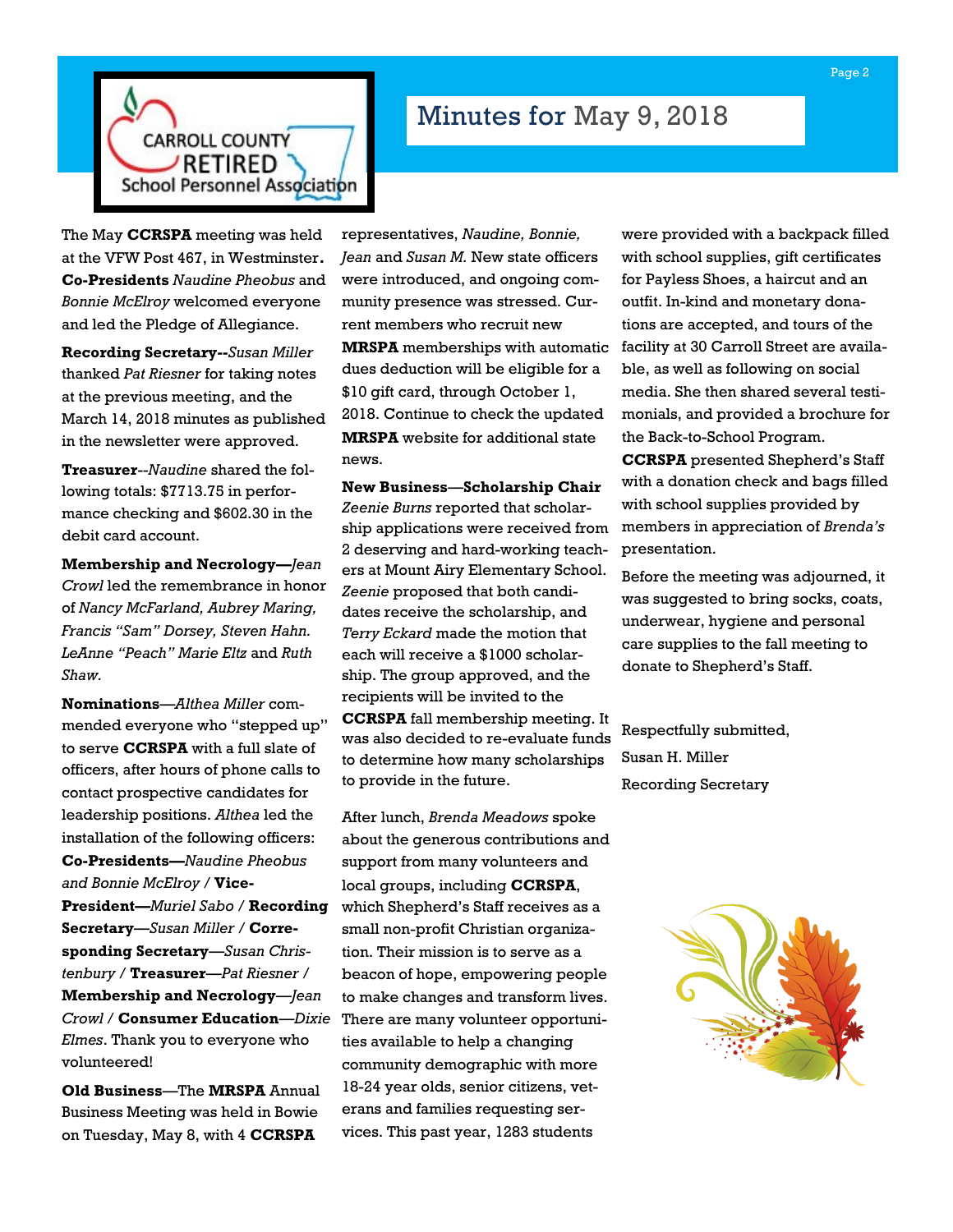

## *Presidents' Message continued from P. 1*

This summer we attended two state meetings. Frank Abagnale, of *Catch Me If You Can* fame, spoke at a VIP luncheon at UMBC in June. The Presidents' Meeting in July provided excellent information and inspiration for the coming year.

Our membership is holding the status quo with 331 members. We are grateful for that level of support; however, we hope to recruit new members. Please encourage any retired school personnel you know to join MRSPA and CCRSPA to protect our benefits. Membership forms are posted on

<https://www.mrspa.org/join-mrspa> and can be downloaded from our web page at

## **[www.carrollrspa.org](http://www.carrollrspa.org/)**

Our slogan is still *Each One Bring One* to meetings. The more, the merrier!

One goal for this year is to review our by-laws. They need to be updated. Naudine is spearheading this effort. We would appreciate volunteers to assist in this project.

At the October meeting we will vote on our organization's annual donations. So far, suggestions include Literacy Council, Carroll County Food Sunday, Shepherd's Staff Back to School and Festival of Trees, Access Carroll Big Band Concert, Change, Inc. and Boys and Girls Club of Westminster. Be prepared to voice your opinions and suggestions before we make final decisions.

# **We look forward to seeing you in October!**

**Sincerely,** *Naudine Pheobus and Bonnie McElroy, Co-Presidents*

# *Calendar of Events, 2018-2019*

*(all are Wednesday dates)* October 10—Dinner Meeting, 5:00 at Bullock's November 14—Executive Board Meeting February 13—Luncheon Meeting, Location TBA Snow Date Wednesday, March 13 March 13—Executive Board Meeting Snow Date Wednesday, March 27 May 8—Luncheon Meeting, Location TBA August 14—Executive Board Meeting

> Hats off to Dorothy (Dot) Lowman for being recognized on her 105th birthday as a Carroll County educator of 40 years by the Herold Mail of Hagerstown. She remains a member of the Maryland Retired School Personnel Association as well as Carroll County Retired School Personnel Association.

The link to the article is posted on our CCRSPA web page at [www.carrollrspa.com](http://www.carrollrspa.com) on our *Service* page.